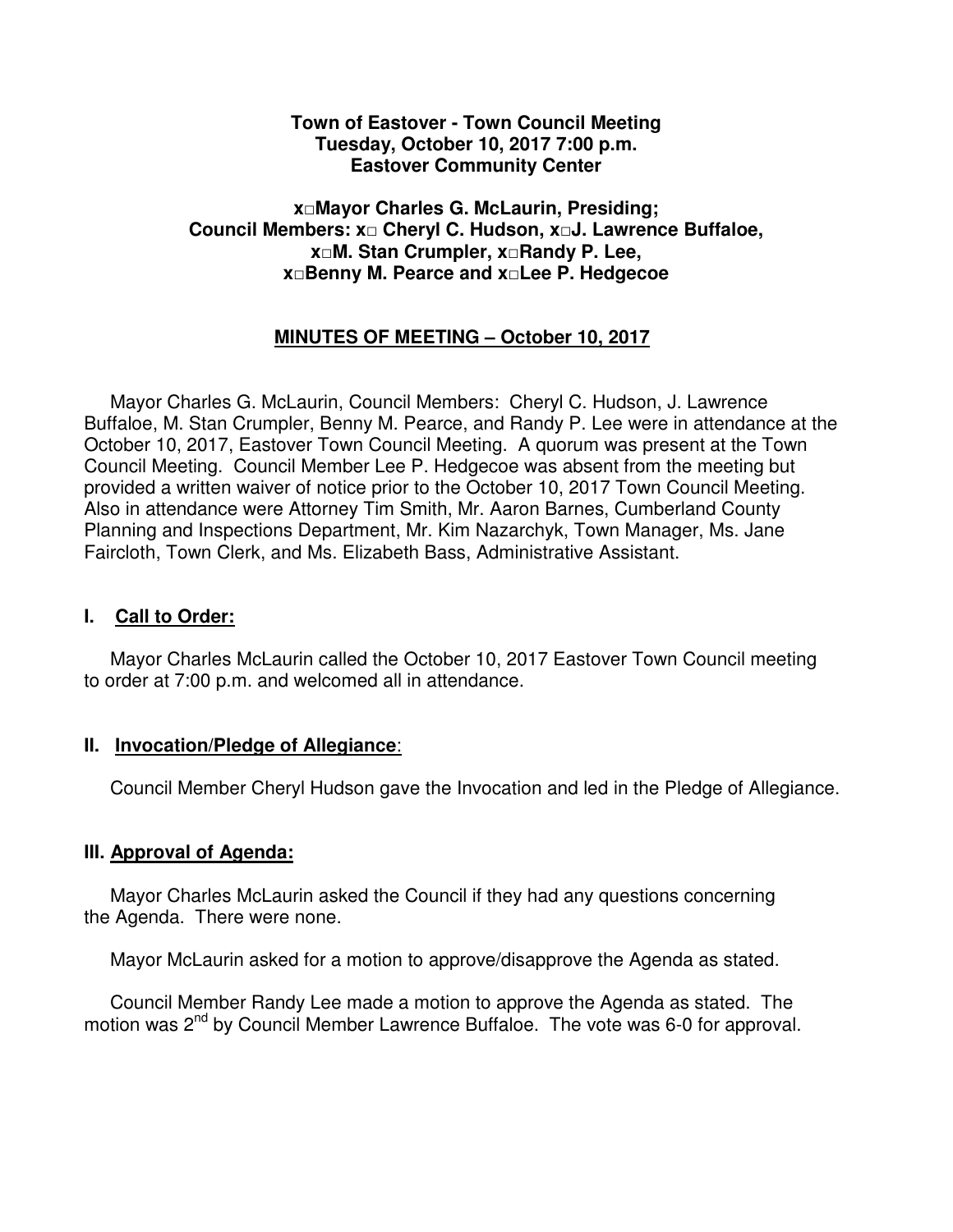#### **IV. Public Comments:**

 **None.** 

#### **V. Consent Agenda:**

- **1. Consider approval of the Minutes for the September 12, 2017 Town Council Meeting.**
- **2. Consider approval of the August, 2017 Financial Reports.**

 Mayor McLaurin asked the Council if they had any questions concerning the Consent Agenda. There were none.

 Mayor McLaurin asked for a motion to approve/disapprove the Consent Agenda as stated.

 Council Member Cheryl Hudson made a motion to approve the Consent Agenda as stated. The motion was  $2^{nd}$  by Council Member Stan Crumpler. The vote was 6-0 for approval.

#### **VI. Discussion Agenda:**

#### **Agenda Item #1:**

#### **CASE NO. 14-081. CONSIDERATION OF THE EASTGATE PLAZA AND CACMA.COM INC. (AKA: EARTH PETROLIUM INC. & WRIGHT'S TEXACO); REQUEST FOR A SUBDIVISION & C(P) SITE PLAN REVIEW (TRUCKER LOUNGE ADDITION ONLY), COUNTY ZONING & SUBDIVISION ORDINANCE AND EASTOVER SUPPLEMENTAL AMENDMENTS; ZONING: C(P); TOTAL ACREAGE: 4.741 AC. +\-; LOCATION: 3928, 3930 & 3934 GOLDSBORO (US HWY 13). (EASTOVER)**

 Mr. Aaron Barnes, Cumberland County Planning and Inspections Department, presented this case to the Council. Mr. Barnes stated that the developer is requesting approval for the addition of a trucker lounge to the rear of the existing store. The property has 236.54 feet of road frontage along SR 1863 (Pembroke Lane) and 247.51 feet of frontage along US HWY 13 (Goldsboro Road). The property is served by Eastover Sanitary District.

 After some discussion, Mayor McLaurin asked for a motion to approve/disapprove Case No. 14-081 as stated.

 Council Member Randy Lee made a motion to approve Case No. 14-081as stated. The motion was 2<sup>nd</sup> by Council Member Stan Crumpler. The vote was 6-0 for approval.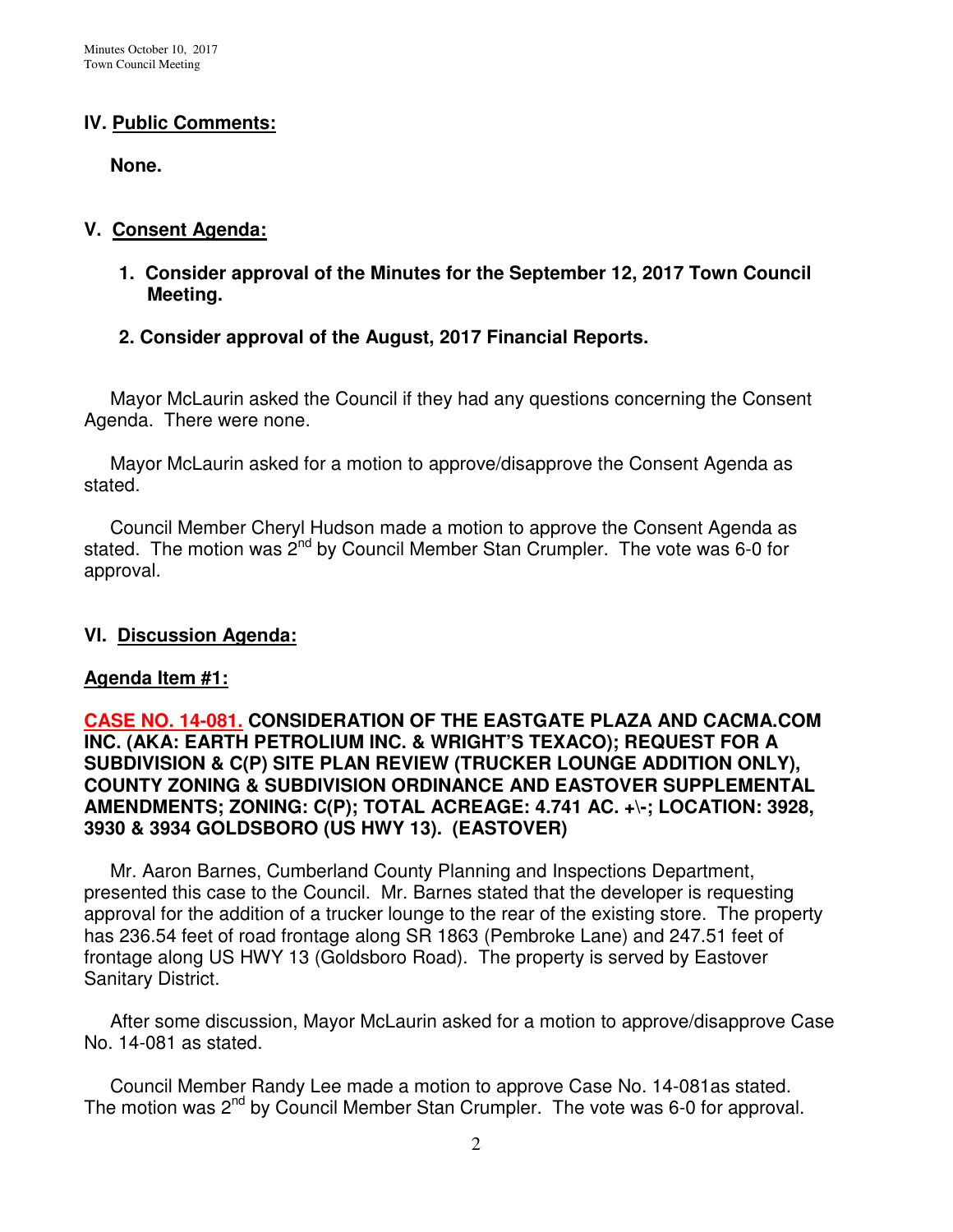#### **Agenda Item #2:**

#### **Presentation by Mr. Ashley Porter, Principal Eastover Central Elementary School.**

Mr. Ashley Porter, Principal of Eastover Central Elementary School informed the Council of the progress the school is making. Mr. Porter said at the end of last year he reported Eastover to be #2 or #3 in the district based on preliminary information. Mr. Porter said he could proudly report that Eastover Central finished 2<sup>nd</sup> Overall. He said his staff, the students, the parents, and the community is to thank for the  $2<sup>nd</sup>$  placement.

 Mr. Porter said the school participated in Eastover's 10 Year Anniversary Celebration. Mr. Porter stated he and the staff really enjoyed it. He said it is nice to be a member of this community.

 Mr. Porter said the new school year started August 29, 2017. He stated the first day went very well. Mr. Porter said enrollment is about the same as last year. He stated the staff is excited and everything is going really well.

 Mayor McLaurin and the Council thanked Mr. Porter for coming to the meeting and giving the Council an update. Mr. Porter told the Mayor, Council Members, and anyone else who wanted to visit they have an open invitation.

 Mr. Porter informed the Mayor and Council about some upcoming events at the school and told them they would be receiving a formal invitation. Mr. Porter thanked the Mayor and Council for their time and support.

#### **Agenda Item #3:**

#### **Budget Ordinance Amendment No. 2018-01.**

Mr. Kim Nazarchyk presented the Budget Ordinance Amendment No. 2018-01 to the Council. He stated that the presented amendment's figures are incorrect; he requested line item 10-399-00 and 10-560-50 be revised to read \$49,000 instead of \$45,000. He also stated he is revising the amendment for the correct figures per conversation with Eastover Sanitary District. The increase is due to the construction on Ballpark Road. The funds for this increase will be coming out of the Powell Bill monies. The total General Fund Budget with the Amendment will be \$1,728,850.00.

 Mayor McLaurin asked the Council if they had any questions concerning Budget Ordinance Amendment No. 2018-01 with corrections. There were none.

 Mayor McLaurin asked for a motion to approve/disapprove Budget Ordinance Amendment No. 2018-01 with corrections.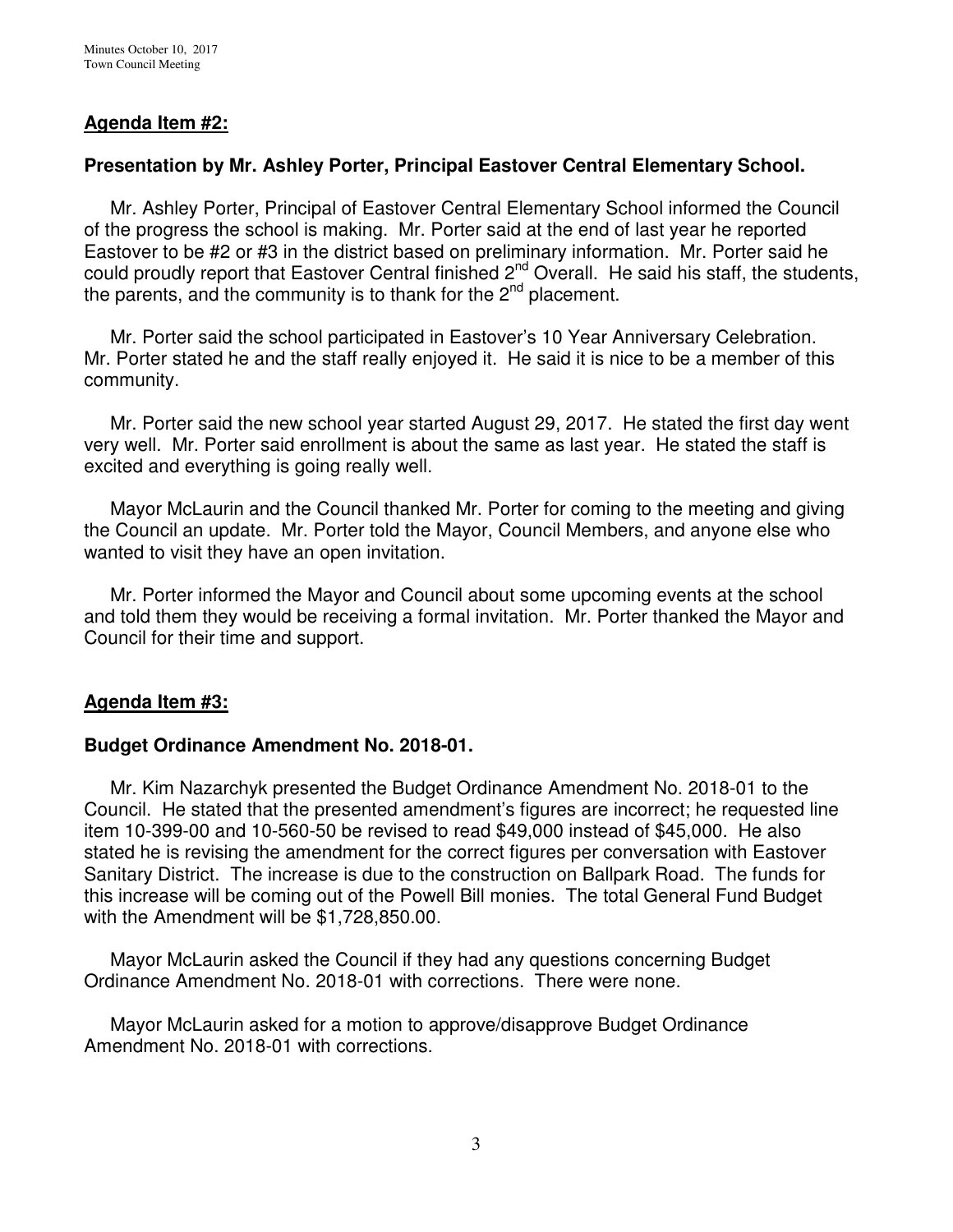Council Member Lawrence Buffaloe made a motion to approve Budget Ordinance Amendment No. 2018-01 with corrections. The motion was 2<sup>nd</sup> by Council Member Benny Pearce. The vote was 6-0 for approval.

### **VII. Receive Mayor's Update:**

- Mayor McLaurin asked Mr. Tom Melvin to give the Council an update on the Eastover "Heroes Homecoming V Event". Mr. Melvin stated the event would take place on November 10, 2017. He said the Town of Eastover and the Eastover Civic Club have teamed up to Honor Vietnam Veterans and their families. There will be a missing man table, a music tribute, and a Vietnam War Commemoration.
- Mayor McLaurin said he believed the Eastover Community Ballpark should not be named after any one person. He stated a group of people started the Ballpark years ago. He asked that a Resolution be drawn up if necessary to prevent this from happening. Attorney Tim Smith stated a Resolution was not required however it would be a good idea to have one on file.

 Council Member Lawrence Buffaloe also asked that the Town place a sign at each entrance to the ballpark. Mayor McLaurin suggested a sign also be placed behind "C" field stating Town of Eastover Community Park.

 After some discussion, Mayor McLaurin asked for a motion to approve/disapprove a Resolution stating that Eastover Ballpark will never be named after an individual and Eastover Ballpark signs be placed at each entrance and behind "C" field stating Town of Eastover Community Park.

 Council Member Cheryl Hudson made a motion to approve a Resolution stating that Eastover Ballpark never be named after an individual and Eastover Ballpark signs be placed at each entrance and behind "C" field stating Town of Eastover Community Park. Council Member Lawrence Buffaloe 2<sup>nd</sup> the motion. The vote was 6-0 for approval.

## **VIII. Receive Town Council Update:**

None.

# **XI. Receive Town Managers Update:**

 Mr. Nazarchyk wanted to remind the Council of the upcoming Land Use Planning Meeting on November 16, 2017 at 7:00 p.m. at Salem United Methodist Church.